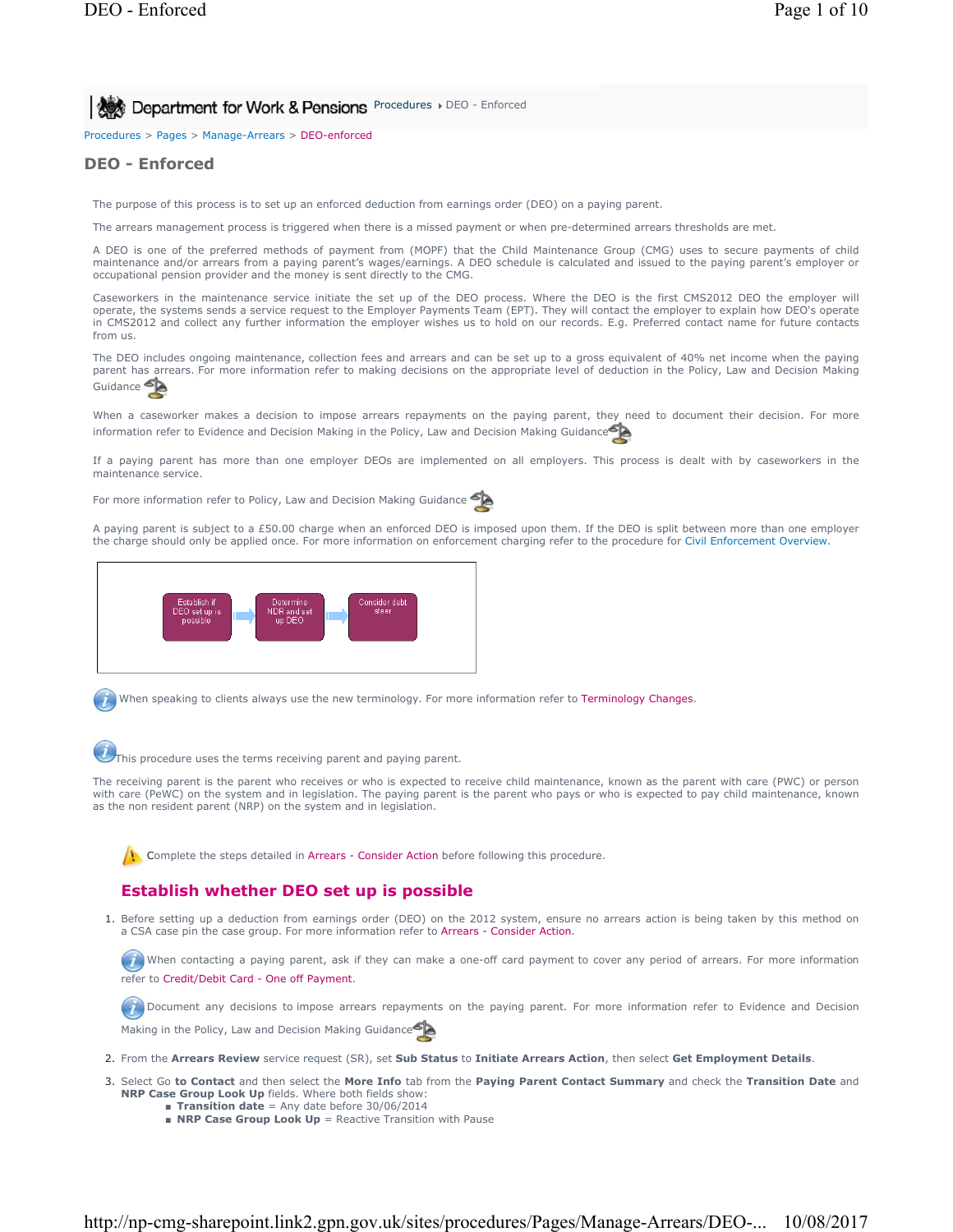View the **Procedural Exceptions** tab to complete the steps for **Incorrect Initial Effective Dates**.

The Paying Parent cannot have two DEOs on different schemes. More than one DEO across more than one child maintenance scheme is not enforceable. For further information, refer to Dealing with DEOs set up on more than one scheme.

At this point, confirmation is required that any CSA arrears have transitioned. To confirm this, access the **Arrears More Info** view of the **Arrears Review** SR. Where the arrears have tranisitoned, there will be a value within the **Total Residual Arrears** field.

Where a case has a Transition Date but the arrears have not transitioned, complete the Cross Scheme DEO Cancellation Request Template and forward to CMG Cancel Legacy DEO.

Locate the employer telephone number by selecting **Go to Contact** from the **Arrears Review** SR. From the paying parent contact summary, 4. select the **Employers** view. Within this view, select the relevant employer Name hyperlink which will open the employer record containing the telephone numbers we hold for them.

Contact the employer by telephone to confirm that the paying parent is still in their employment. If so, ask the employer:

- Do you already make child maintenance deductions for this employee? If so, advise the employer that this is a CSA DEO which needs to end. Advise the employer that they do not currently need to do anything but to expect a letter from the CSA cancelling the current DEO. Ensure that the Cross Scheme DEO Cancellation Request Template has been sent to the Cancel Legacy DEO inbox.
- Will this be the first deduction from earnings order you've received from the Child Maintenance Service? If the employer says yes or is unsure, advise them that if they are new to the Child Maintenance Service they will receive a Welcome Pack and a call from the Employer Payments Team (EPT).

Some employers may be unwilling to provide personal information over the telephone, as they want to make sure we are who we say we are. To prevent any delay in progressing the case, an email can be sent to the employer from a shared inbox while speaking to the employer on the phone to confirm our identity. Please refer to Employer – Manage Contact for further information on what action to take when using email to validate our identity.

All reasonable attempts should be made to contact the employer to confirm the paying parent is still in their employment. Where this has been unsuccessful, proceed with completing the DEO setup which must be completed prior to two days before the end of the month.

- 5. From within the Paying Parent contact, create a **Call Outbound** activity to record the attempted contact with the employer, adding notes in the **Description** field. This will then be visible to the Employer Payments Team when they are completing the Employer Set Up process.
- 6. If unable to set up the DEO because the Paying Parent has left the employer, consider alternative enforcement actions. For more information refer to Arrears - Consider Action.
- 7. To set up a DEO in the Arrears Review SR, create a child SR by selecting Setup DEO from the Create SR drop down which will generate the following SR:
	- **Process = Arrears**
	- **Area = Arrears management**
	- **Sub Area = DEO**

All receiving parent cases must be linked to the SR at this point to ensure any letters issued provide the correct information.

- 8. Change the **Status** to **In Progress.**
- 9. Within the Arrears Management DEO SR, create a Grandchild SR by selecting Setup DEO MOP from the Create SR drop down which will generate the following SR:
	- **Process = Payments**
	- **Area = Method of Payment from**
	- **Sub Area = DEO**

The DEO Enforcement Charge is applied whilst completing this SR. Ensure that the charge has been applied.

When setting up DEOs for multiple employers, ensure that a separate Method of Payment From - DEO SR is created for each employer, and that each SR is completed before a new one is started.

10. Update the Action field to Replace MOP if replacing an existing method of payment from (MOPF). Alternatively, update the Action field to **Create MOP** if creating the initial MOPF, or where no active MOPf is present. Ensure you select the correct action as it cannot be changed once the SR is in progress.

The existing DEO must be cancelled before completing this step if you're replacing a DEO where a new employer has been identified. For more information refer to DEO - Cancel.

- 11. From the **Internal Account Number** menu, select the Paying Parent account.
- 12. Select **Mandatory** from the **DEO/DER Type** dropdown. This will now enable you to select the employer's **Internal Account Number**.
- 13. From the Internal Account Number menu, select the Employer account. This will associate the employer account number with the Paying Parent. The applet displays a list of all the employers returned by the HMRC interface:
	- If the paying parent has multiple employers and the DEO is self selected, the paying parent must advise which employer they wish the DEO to be set up with
	- Where the DEO is enforced, view the Income/Employment Details within the **Employers** tab to determine the correct employer (or employers) to attach the DEO to. Consider basing the apportionment on the employer details that are held, e.g. if the paying parent works full time and part time, it's safe to assume that all or the majority of the DEO amount should come from the full time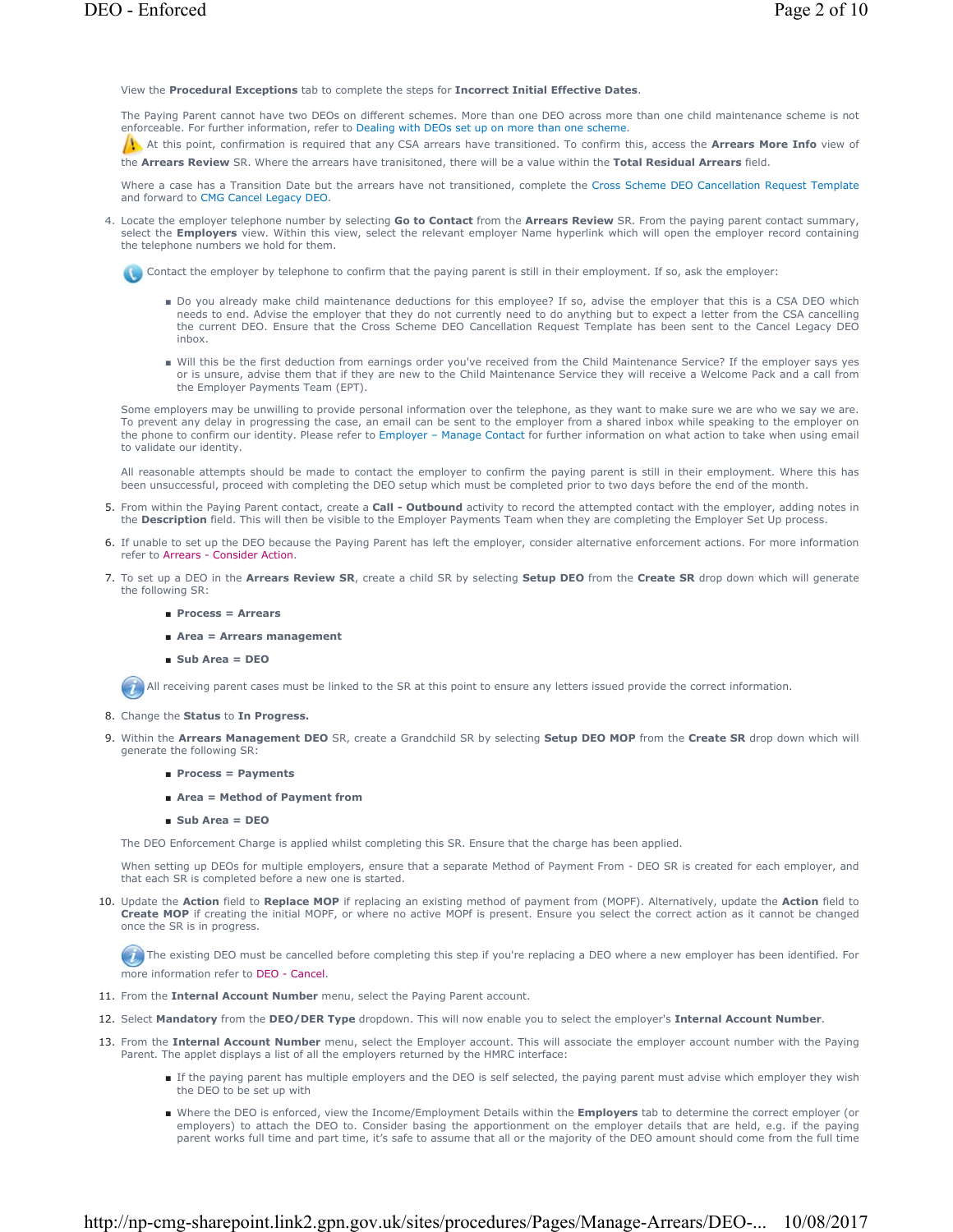job. Where there is no clear indication based on the employer details, contact the employers to determine the gross income for each

Ensure that the Paying Parent BaNCS account is set as the primary account, failure to do this will result in the DEO not setting up correctly.

- 14. Check if the **Account** data field in the **SR Information** applet is populated. If any details are held in this data field, delete the entry.
- 15. Update the SR **Status** to **In Progress**. The system generates an activity plan for you to follow.
- 16. Update the **Current Payment Method** and Reason for Change fields, unless using Create MOP in which case update to Current **Payment Method** is not required. The **Resolution Code** cannot be updated without this information.
- 17. The system establishes whether an employer is new to the DEO process. If the employer does not exist, they are created in the system. BaNCS creates the employer's account automatically and updates the integration status to **Complete.**

 $U$ On first set up of an employer, an SR is automatically generated to notify the employer payments team who issue a welcome pack and gather further information e.g. fax number/payroll contact details.

- 18. Apply the DEO Enforcement Charge. For more information refer to Enforcement Charge Apply. Select the **Charges** tab from the more view tabs dropdown menu of the **Method of Payment From DEO** SR.
- 19. Update the Resolution Code to **DEO Accepted** then save the record.
- 20. Select **Send MOP** to create the payment profile for the client in BaNCS.

When BaNCS returns a **Success** message, the correct **Resolution Code** must be selected and not set to **Transaction Rejected**.

- 21. Update the MOP SR Status to Closed and Sub Status to Complete to close the SR. The DEO is then visible as a Payment Method within the Paying Parent's **Payment Profile**.
- 22. When the DEO is set up successfully, update the activity plan of the Arrears Management DEO SR. If a DEO is not possible at this stage, refer back to the **Arrears Review** SR and consider alternative enforcement action.
- 23. If no DEO Enforcement charge was applied continue to **step 25**.
- 24. Select the Charges Tab within the dropdown and select the Charge Reference MVG button to list of all previous charges and select the relevant charge and select **Save**.

A message will now appear to state **Not Sent** with **Referenced Charge** showing in the **Reason Code** field. The charge has now been successfully associated.

### **Calculate the Maximum Normal Deduction Rate (NDR) BaNCS**

- 25. Navigate to the NRP Customer Profile and make a note of the income used in the last calculation. The correct income record to use will be the most recent of the following income types:
	- **Earned Income HMRC**
	- **Annual Income Update Earned**
	- **Current Income**

If there is more than one figure in the **Last Calculation** field, or you are unsure which figure to use, navigate to the **Perform Calc** SR that generated the most recent liability schedule and use the figure from that SR.

26. Using the 2012 Debt Negotiation Support Tool, input the income figure, from the NRP Customer Profile, into the Annual Gross Income field in the Input tab of the tool to calculate the maximum normal deduction rate (NDR) for later use.

Alternatively, using the ATNIC calculator input the income figure in the **Gross Income** field in the **current tax year** tab. Make a note of the max normal deduction rate (NDR), 40% of monthly net income. For more information refer to ATNIC summary.

- From the **Payment Schedule** view within the **Arrears Management DEO** SR, select the **DEO NDR Details** sub view. Select **New** and 27. choose the Paying Parent's employer.
- 28. Input the Annual Gross Income and the Maximum NDR Amount as calculated in the 2012 Debt Negotiation Support Tool or ATNIC calculator.

 $\Lambda$  Due to a known system validation error which prevents the scheduling of unpaid Collection Fees and Commission arrears, an offline calculation is required as outlined below.

A **DEO Scheduling Calculator** has been produced to assist caseworkers in determining the amounts to be entered in the DEO SR. For more information refer to the DEO Scheduling Calculator.

If the 2012 Debt Negotiation Support Tool has been used, the amounts entered into it and calculated by it can be applied to all the fields of the DEO SR apart from the "No of collections on schedule".

- 29. To complete the required calculations in a **DEO SR**, you will need to gather the following items of information:
	- From the **Arrears Management DEO SR**:
		- **Annual Review Date**
		- **FSc Maintenance Arrears**
		- **Total Residual Arrears**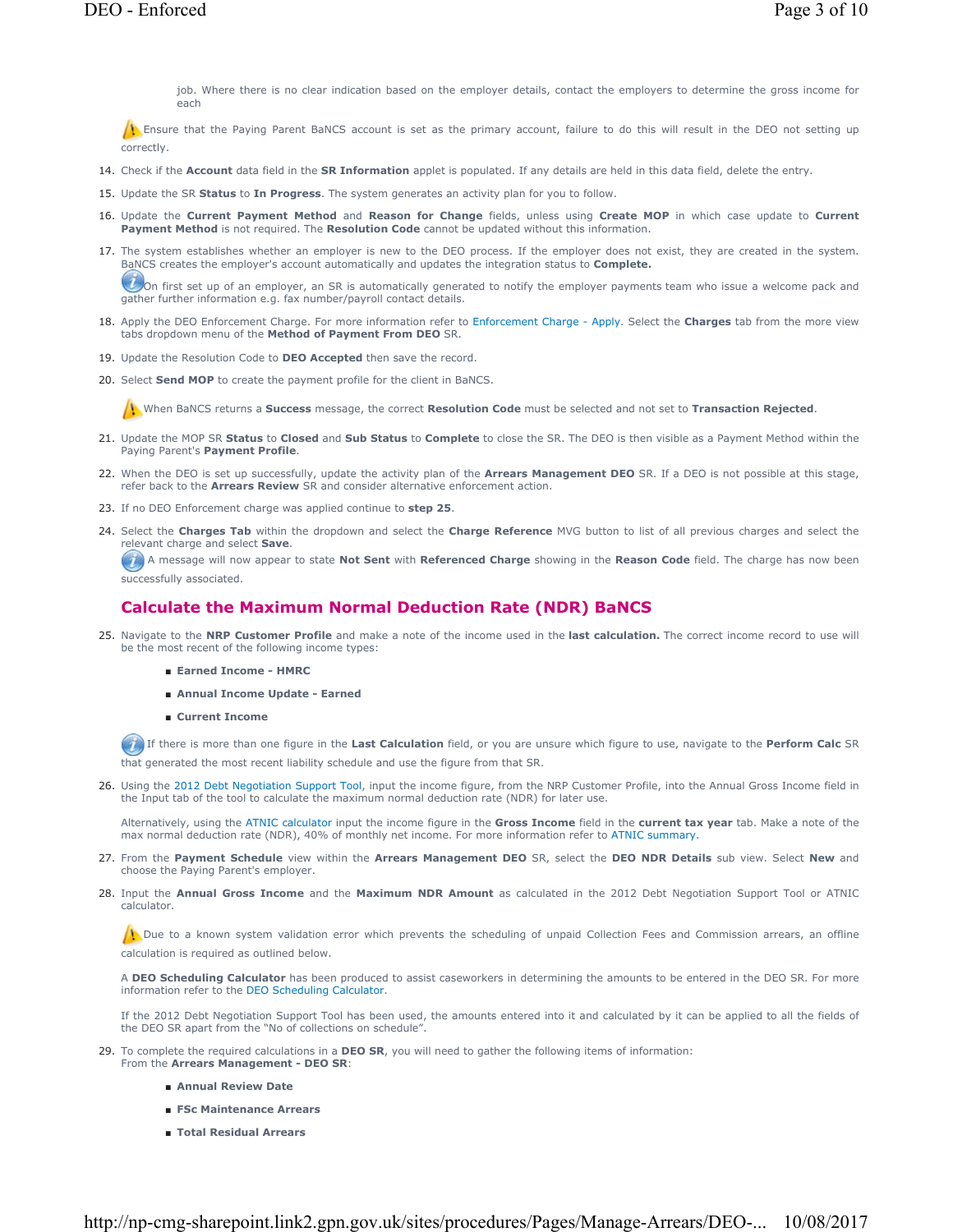From the **Paying Parent Financial Accounts** (accessed via the **Financial Accounts** view within the **NRP** contact, selecting the **Account Number** link, and the **Payment Schedule** view):

- **Total Accrued Balance**
- **Accrued Liability till date**
- **Total o/s OGM until AR**

From the **Summary Case Details** of any Direct Pay cases:

■ Weekly Liability Amount (of all DP cases)

From the **Receiving Parent Financial Accounts** of any Direct Pay cases (accessed via the **Financial Accounts** view within the **PWC**  contact, selecting the **Account Number** link, and the **Payment Schedule** view):

■ **Total Accrued Balance (of all DP cases)**

## **Calculate the Till Date Accrued Liability**

- 30. The Till Date Accrued Liability is calculated as follows:
	- **Total Accrued Balance (PP Accounts) minus**
	- **Total FSc Maintenance Arrears (DEO SR)** minus
	- **Total Accrued Balance (of all DP cases) minus**
	- **Total Residual Arrears (DEO SR) plus**
	- **Accrued Liability til Date (PP Accounts)** minus 1 day's OGM **plus**
	- Accrued Liability til Date (PP Accounts) minus 1 day's OGM, divided by Daily OGM amount, multiplied by Daily Collection **Fee** amount

Where using the DEO Scheduling Calculator, there is no need to determine the Daily OGM or Collection Fees, or to deduct one day's liability (of OGM or Collection fess) from the Accrued Liability til Date field. The Calculator automatically determines these balances.

Where 1 day's liability (both OGM and Collection fee) is deducted in the above steps, this refers to 1 day of all Calc and Collect liabilities.

Performing this calculation accounts for the system validation issue and determines the balance of any Calc and Collect liabilities (including any Enforcement Charge) that have accrued since the last Liability Schedule posting prior to generation of the Arrears Review SR. The calculated balance is then visible in the **Till Date Accrued Liability** field of the calculator.

Enter the balance as calculated above in the **Till Date Accrued Liability** field within the **DEO SR**. 31.

### **Calculate the Negotiated Payment Amount**

- 32. Enter £0.00 in the **Lump Sum Payment Amount** field if no payment has been made.
- 33. The **Negotiated Payment Amount** is calculated as follows:
	- Fsc Maintenance Arrears (DEO SR) plus
	- Til Date Accrued Liability (DEO SR) plus
	- Total Residual Arrears (DEO SR) minus
	- Lump Sum Payment Amount
- 34. Enter the balance as calculated above in the **Negotiated Payment Amount** field within the **DEO SR**.

Where using the DEO Scheduling Calculator, this balance is automatically determined and returned in the **Negotiated Payment Amount** field.

## **Calculate On-going Maintenance (OGM) and Collection Fee amount**

- 35. Calculate the number of collections remaining for the DEO schedule in order to calculate the OGM per period. There are two rules to consider when calculating the number of collections available:
	- The first collection depends on when a schedule is being calculated. On or before the penultimate day in each month, the system assumes a deduction in the next DEO period, which appears as a collection on the 19th of the following month e.g. If calculating a schedule on 29th June, the system assumes a deduction in July which appears as a collection on 19th August. If completing on the 30th June, the first deduction is assumed in August and will appear as a collection on 19th September
	- The last collection in a schedule depends on the annual review date of the case. The system schedules two more collections after the case annual review. To calculate this, check the annual review date and count the following two 19th of the month: e.g. annual review is 10th June the final two collection dates are 19th June & 19th July
	- If the annual review date is the 19th then this date will still count towards the two final collections e.g. annual review is 19th June the final two collection dates are 19th June & 19th July

Once the first and last collection dates are worked out you can determine how many collections there are.

To determine the amount of OGM between now and the Annual Review, view the **Total o/s OGM until A/R** in the **Paying Parent Financial** 36. **Accounts**.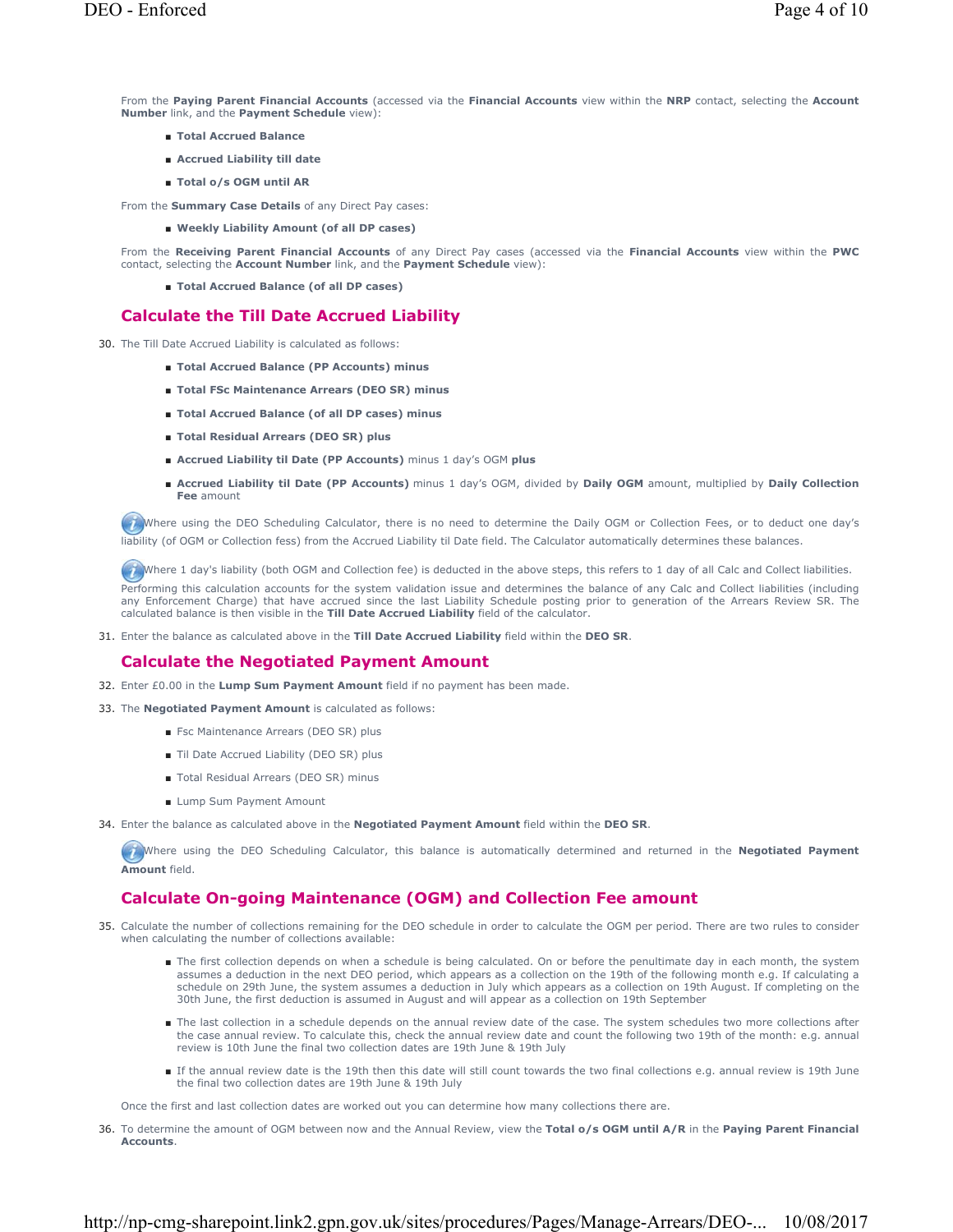- 37. As this figure contains only OGM, to determine the amount of Collection Fees until Annual Review, the following calculation is needed:
	- **Total O/S OGM until A/R** divided by **Daily OGM Amount**
	- Number of days (calculated as above) multiplied by **Daily Collection Fee** amount
- 38. To determine the amount of OGM and Collection fees each month, divide the total of the balances from Steps 36 and 37 by the number of collections as determined at **Step 35**.

Where using the DEO Scheduling Calculator, there is no need to perform this calculation. The amount is calculated automatically. The calculator determines the daily rates automatically by calculating the number of days between today and the Annual Review Date and calculating daily liabilities based on the Value in the Total O/S OGM until A/R field. The balance is visible in the **OGM per Period** field.

## **Calculate the Negotiated Arrears Amount**

- Enter the Negotiated No. Of Periods to Pay Across to calculate the amount the Paying Parent pays each month, this is independent of the number of collections for OGM. Consider whether this might affect the welfare of the qualifying child/ren (QC) or any other children linked to the case. For more information on discretionary decision, refer to the Policy, Law and Decision Making Guidance 39.
- 40. The system displays the **Negotiated Arrears Amount Per Period**. Multiply this amount by the **Negotiated No.Of Periods to Pay Across**. If the calculation is a couple of pence different to the **Negotiated Payment Amount** due to rounding, record the calculated value in the **Negotiated Payment Amount** field. This prevents an incorrect extra collection being made. Record that you have amended the value in this field in the SR Notes.

Deducting the OGM per period amount as calculated at step 38 from the max NDR amount (derived from the ATNIC calculator at step 26) will enable you to identify the maximum amount of arrears that can be collected each period without breaching the max NDR rate of 40%.

Where using the DEO Scheduling Calculator, there is no need to adjust the Negotiated Payment Amount due to rounding. Both the **Negotiated Payment Amount (adjusted)** and the **Till Date Accrued Liability (adjusted)** fields in the calculator will automatically update to account for any rounding, these figures should then be entered into the DEO SR.

41. Tick both boxes to confirm that a **Negotiated Schedule** is in place and acceptable.

 $\Lambda$  Failure to do this will cause outstanding arrears to be rescheduled by the system at the point of annual review, over the length of the next promise to pay schedule.

## **Calculate the Normal Deduction Rate**

Add together the **Negotiated Arrears Amount Per Period** (calculated at **step 40**) and **Regular OGM** and **Collection Fee** amount (calculated at **step 38**) and input this as the **Monthly NDR Amount** in the **DEO NDR Details** subview within the **Payment Schedule** view. Ensure this is not more than the **Max NDR** amount and make a note of the details you have input here. 42.

After saving the record, the system will calculate the Weekly, Two Weekly and Four weekly equivalents of the NDR.

If If the figure breaches the NDR amount, return to the **Negotiated Arrears Amount per Period** field and input a revised amount. Where the Regular OGM amount breaches the Maximum NDR amount, consider alternative enforcement actions. For more information refer to

Arrears - Consider Action. Where using the DEO Scheduling Calculator, the Monthly NDR amount and/or the Monthly NDR amount (inc. DP liabilities) field will turn

red if the Normal NDR breaches the Max NDR. It will also account for any Direct Pay liabilities within the schedule, based on the information gathered at **step 29**.

### **Create Promise to Pay Schedule and complete DEO set up**

- Return to the **More Info/Arrears** view of the Arrears Management DEO SR, update the **Sub Status** to **Pending Schedule** and complete 43. the Activity Plan. Create a Child SR by selecting **Schedule DEO - OGM + Arrears** from the **Create SR** dropdown which will generate the following SR:
	- **Process = Perform Calculation**
	- **Area = Payment Plan Only**
	- **Sub Area = Arrears-enforced DEO**
- 44. Open the SR and set the Status to In Progress. Go to the DEO NDR Details sub view within the Payment Schedule view and resubmit the same information as entered in the **DEO** SR at **step 42**. For more information on setting up Promise to Pay Schedules where there are multiple DEOs refer to MOPF Set Up - Multiple.

In the **DEO NDR Details** tab you will need to remove lines if they are duplicated. Where the paying parent has two employers and the DEO is only being applied to one employer, the line containing the employer not subject to the DEO should be removed. If list of employers blank select **New** and choose the Paying Parent's employer.

- 45. Select Promise to Pay from the Create Schedule dropdown in the More Info/Liability Calculation view. Review the Promise to Pay schedule to confirm it has created as expected.
- 46. Record the action taken in the Notes view of the Arrears Management DEO SR. If further arrears action is needed, record the reasons why. Consider whether this might affect the welfare of the qualifying child/ren (QC) or any other children linked to the case. Form more information on discretionary decisions, refer to the Policy, Law and Decision Making Guidance

A Lump Sum Deduction Order (LSDO) may be pursued as a parallel action. For more information about parallel actions refer to Civil Enforcement Overview or Civil Enforcement Overview (Scotland), and for LSDO refer to Arrears - Consider Action.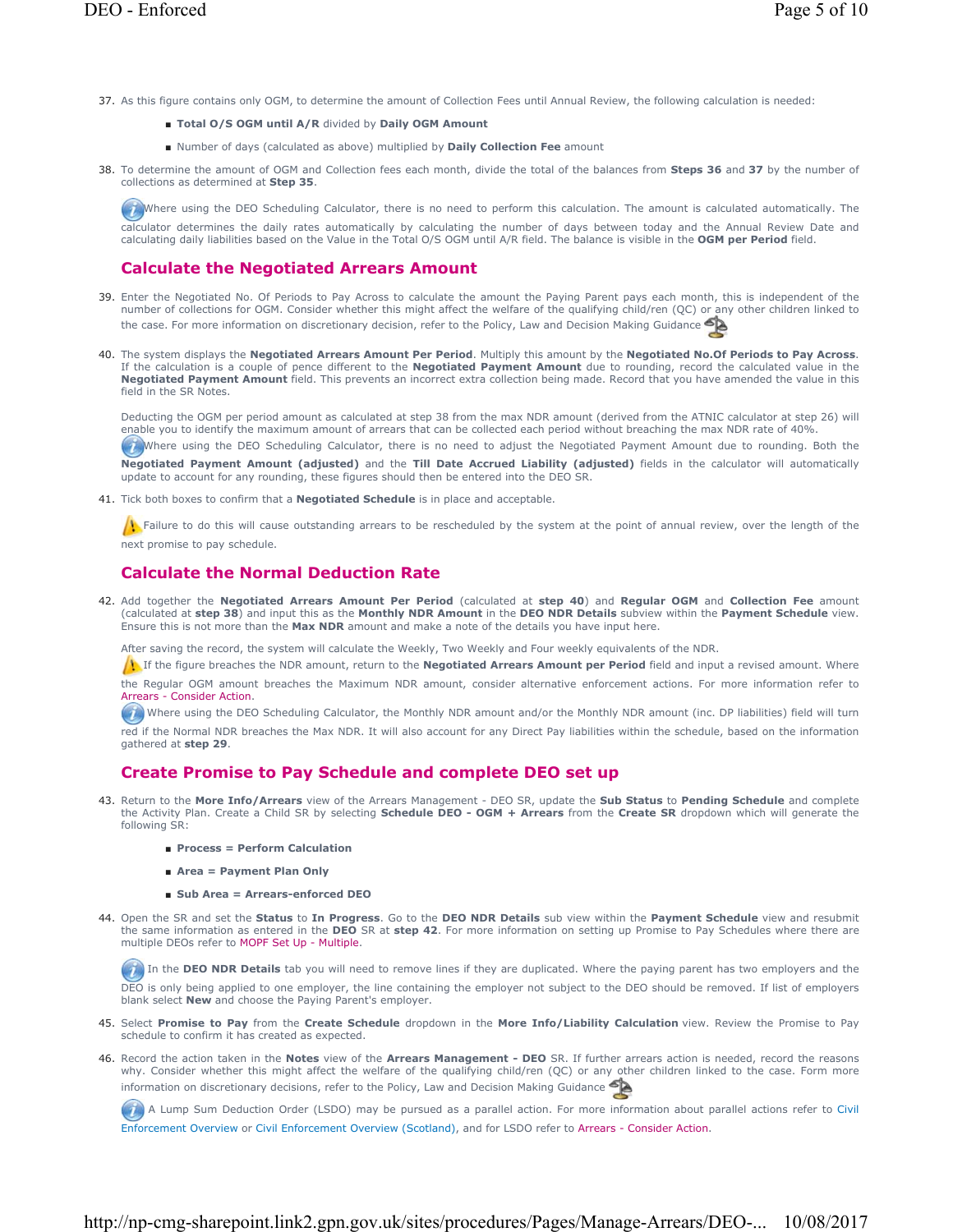- 47. Update the **Sub Status** of the **Arrears Management DEO** SR to **Set Up Complete**. Select the relevant **Resolution Code** as follows:
	- Successful Parallel Action when you have set up the DEO but need to take further arrears action. For more information refer to Evidence and Decision Making in the Policy, Law and Decision Making Guidance
	- **Set Up Successful** when you have set up the DEO and do not need to take any further arrears action
	- **Set Up Failed** when the DEO setup failed and you are not waiting for new employment details from HMRC
- 48. Update the Activity Plan to show whether the schedule has breached the debt steer and whether further arrears action is needed. For more

information on making decisions on the appropriate debt level refer to the Policy, Law and Decision Making Guidance

### **Send Notifications**

- 49. Send correspondence items CMSL2019 and CMSL2040:
	- CMSL2040 to the Employer;
	- CMSL2019 to the PP:
	- CMSL6063 to the RP

#### from **Arrears Management - DEO SR**.

**Send** correspondence items CMSL4080 and CMSL4081 to the clients from **Payments Plan Only - Arrears Enforced DEO SR**. **Cancel** the letter Outbound activity for the CMSL2019 and CMSL2040 within the **Payment Plan Only SR**.

Ensure all correspondence items have been sent before closing the SR. This may mean that you will have to wait until the following day to 50. close the SR to allow letters to be issued.

If the case is with the Annual Review team, set the Lock Assignment Flag to prevent the case from moving and to allow the check to be completed. When it is confirmed that the letters have been issued, remove the Lock Assignment flag.

Close the SR by changing the **Status** to **Closed** and the **Sub Status** to **Complete**. 51.

### **To Consider When Issuing Letters**

 CMSL2019 is an automated letter, however, it is important to drill down into the letter to select the **Recipient Preference** as **Contact**. Failure to do this will result in the letter being unable to determine its destination and cause an error. To ensure the correct figures populate on the letter, select the **Employer Name** and select the Employer in the **Account** field. When issuing CMSL2040, ensure that Employer is selected from the **Letter Outbound** applet in the **Account** tab.

It Issue CMSL2040 and CMSL2019 in the following scenarios:

- when completing the initial setup of the DEO;
- at Annual Review;
- when notified that the PP has failed the compliance opportunity and the DEO has increased from 50% to 100%;
- when the employer is being considered for referral to the Financial Investigation Unit (FIU);
- when notified by either the employer or Employer Payments team that:
	- the employer is refusing to adhere to the DEO schedule following a CofC, as the amount shown on the schedule differs from the amount shown on the CMSL2040;
	- the initial CMSL2040 was issued with incorrect or no information:

In certain circumstances the CMSL2040 does not generate correctly or does not reflect the arrears agreement made with the Paying Parent. Scenarios include:

- Multiple Employers
- Arrears only Direct Pay case exists within the Case Group
- Paying Parent has multiple active MOPf
- Two active cases Maintenance Direct and Collect and Pay

If any of the above applies, a FT2040 needs to be issued clerically. FT2040 can be accessed here: http://intralink/1/csa/btools/forms/2012scheme/forms/index.asp#P68\_4057

Where the case is arrears only, CMSL6063 must be created clerically and issued to the Receiving Parent.

The DEO should now be complete. The activity plan of the **Arrears Review SR** can now be updated and the SR closed.

 $\Lambda$  Once DEO set up has been completed contact may be received from the Receiving Parent asking when they can expect payment. Follow the Receiving Parent Lines To Take which can be found here - Receiving Parent DEO Lines to Take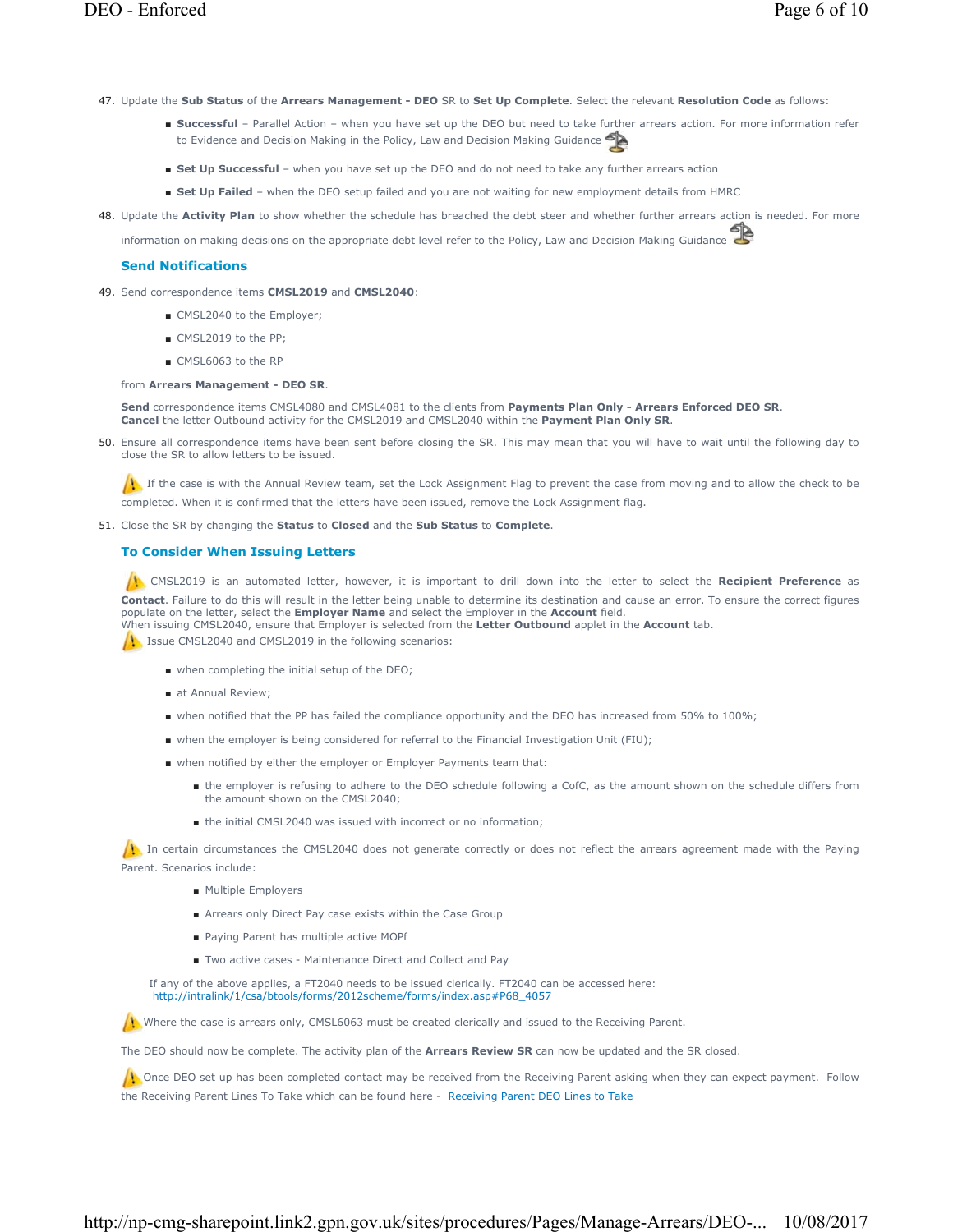## **DEO Missed Payment**

Follow the steps below when a query is raised relating to a missed DEO Payment. A guide is available here: DEO Missed Payments

### **Caseworker actions**

- 1. Access the relevant case and determine if the question can be answered from the information held on the client account. If the relevant information has been located, continue with case progression. If the information required has not been located, continue to **step 2**.
- 2. Within the case record, obtain the **employer name** and **employer reference number (ERN**).
- 3. Having obtained the employer details, access the employer record to determine if the required information is available.

If the information has been located, continue with case progression.

If the information has not been located, continue to **step 4**.

4. When unable to locate the relevant information, if possible discuss in person with your local DEO ambassador. If unable to discuss in person a list of DEO Ambassador e-mail addresses is below:

CSA South West DEO Ambassador EPT Queries CMG 2012 Birkenhead DEO Inbox CMG Falkirk 2012 Maintenance DEO Ambassador CMG South East 2012 DEO CMS 2012 Eastern DEO Queries CMS 2012 NI DEO queries CMG 2012 DEO Ambassadors (North East)

If unable to discuss in person, send the following information in the email to the local DEO ambassador for investigation:

- Identify if the source of the enquiry is Client Complaint/MP Complaint/ICE (If applicable)
- Employer Name
- Employer Reference Number (ERN)
- PP SCIN
- Details of missed payment Amount, date etc.
- Text of the question you wish to raise
- Any other information that may be of relevance

The email subject heading must include **one** of the following options:

- Client Compliant/Employer Name/Employer Reference Number
- MP Complaint/Employer Name/Employer Reference Number
- ICE/Employer Name/Employer Reference Number
- Employer Name/Employer Reference Number

Within the body of the email, the following must be included:

- Employer Reference Number (ERN)
- Employer Name
- PP SCIN
- Missed Payment Details Amount and date(s)
- Text the question you wish to raise
- Any other information that may be of relevance

**A**: Ensure that the email signature includes your name and telephone number.

5. Set an **activity reminder** and await a response from the DEO ambassador if the query has been raised via email.

### **DEO Ambassador**

Enquiries relating to the current months DEO Missed Payment are only to be submitted to Employer Payments Team after five days following the 24th of the month as before that time, any missed payment action may be currently being investigated.

6. Having received a query from a caseworker relating to a DEO missed payment, attempt to resolve the query using the client and/or the employer record.

If the relevant information has been located, provide a response to the originating caseworker.

If the relevant information can not be located, continue to **step 7**.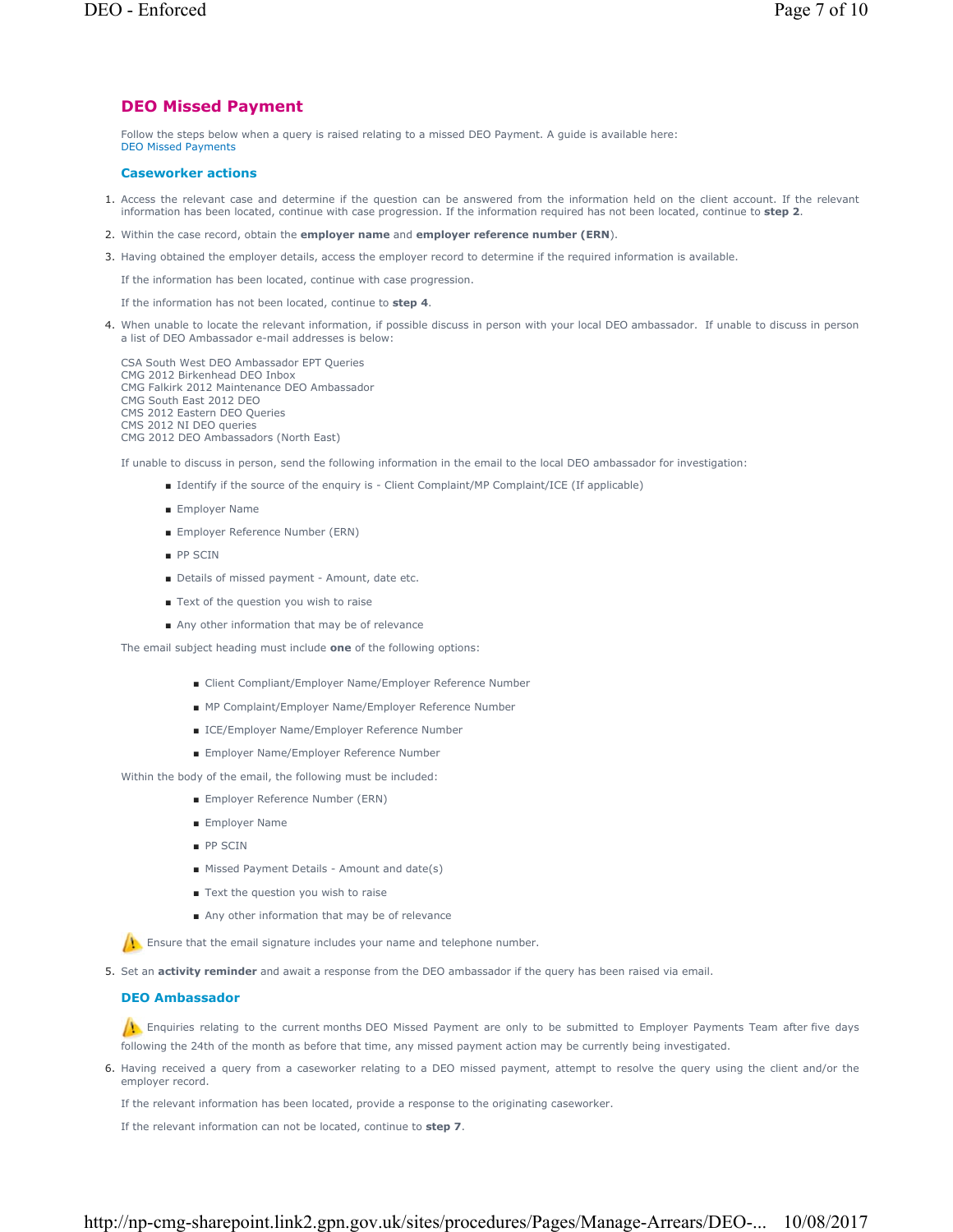- 7. Send an email to the Employer Payments Team via 2012SCHEME.EPTQUERIES@DWP.GSI.GOV.UK. The email subject heading must include one of the following options:
	- Client Compliant/Employer Name/Employer Reference Number
	- MP Complaint/Employer Name/Employer Reference Number
	- ICE/Employer Name/Employer Reference Number
	- Employer Name/Employer Reference Number

Within the body of the email, the following must be included:

- Employer Reference Number (ERN)
- Employer Name
- PP SCIN
- Missed Payment Details Amount and date(s)
- Text the question you wish to raise
- Any other information that may be of relevance

**Ensure that the email signature includes your name and telephone number.** 

- 8. Within the email, select the **Follow Up** option located on the tool bar at the top of the screen.
- 9. Select **Custom** and input the Due Date.

When the query relates to a complaint, set the due date for two days after the email is sent. When the query is not related to a complaint, set the due date for five days after the email is sent.

- 10. Add a "Tick" to the **Reminder** box and input the **Date** and **Time**.
- 11. Select the **OK** button and then send the email. The "Follow Up" is added to the **Tasks** field of the email inbox, to monitor any enquiries.
- 12. When the information has been submitted, advise the originating caseworker that the enguiry has been sent to the Employer Payments Team.
- 13. When a response has been provided by the Employer Payments Team, communicate this to the originating caseworker.
- 14. Delete the "Follow Up" action prompt if required.

#### **Caseworker actions**

- 15. When a response has been provided, continue with case progression.
- 16. **Close** to **cancel** the **activity reminder** if one is open.

Incorrect Initial Effective Dates

## **Incorrect Initial Effective Dates**

#### **Caseworker action**

For more information on lines to take refer to MP218 Lines to take.

- 1. Ask your team leader to move the Arrears management > Arrears Review service request (SR) in to the main hopper and then email the correct Area and Segment MP218 single point of contact (SPOC) Ensure that the following is included within the email:
	- In the subject field enter **MP218 action required prior to DEO**
	- In the email body enter:
		- The paying parent's name
		- Master Case Number
		- Scheme client identification number (SCIN)
		- Details of the maintenance segment that the DEO/DER service request is held in (eg maintenance chance of circumstance, arrears management or annual review)

For more information on determining the correct SPOC email address, refer to MP218 SPOCS email list.

### **SPOC action**

- 2. The effective date will need to be checked to confirm that correct effective dates were used, check the 2012 scheme case effective date, once checked the transition case will be checked as well.
- 3. Navigate to the Case view and select Activities. Select Query, and in Type, select Letter Outbound Auto this will list all system letters issued for case. The letter to be checked are: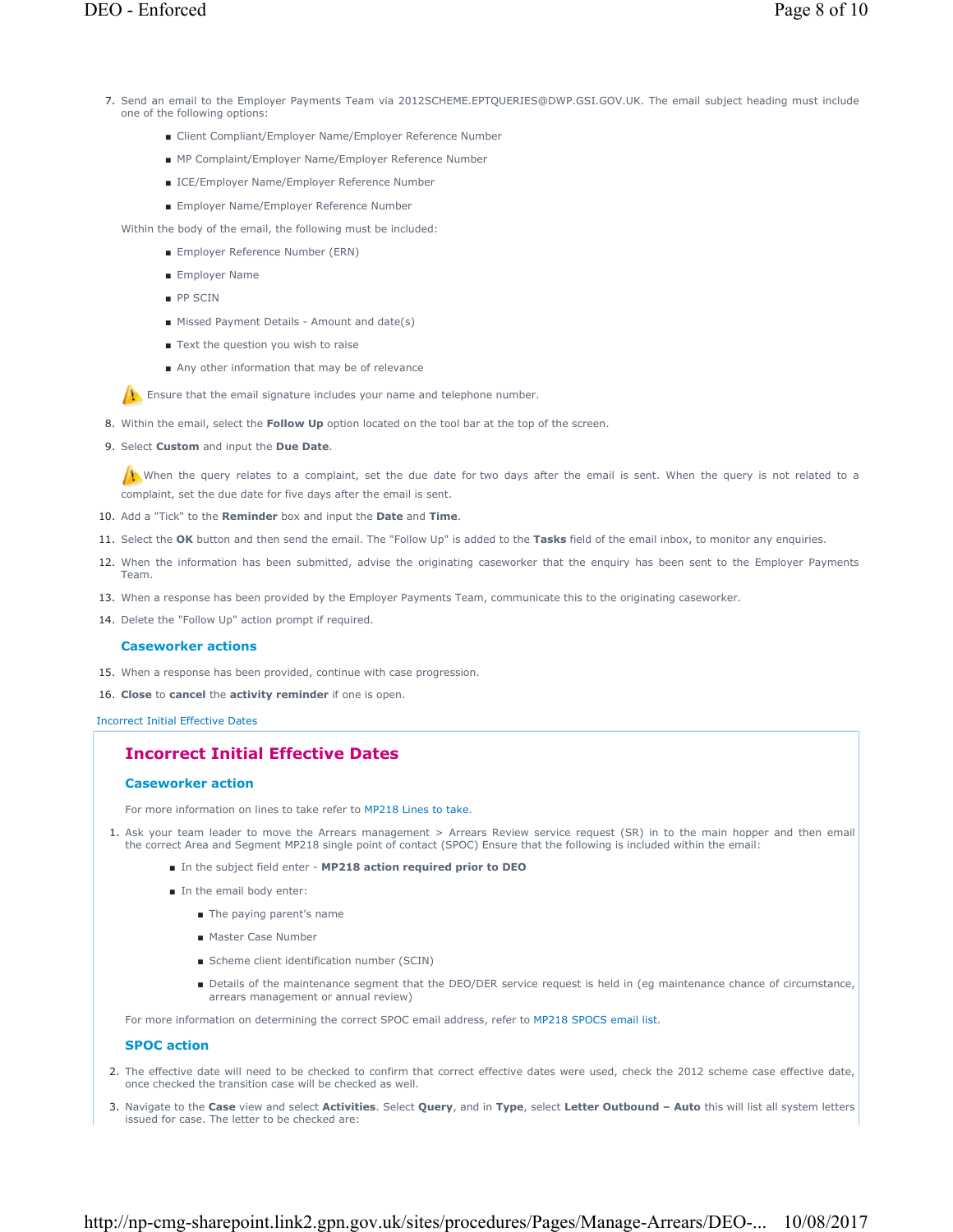- Receiving Parent/Child in Scotland applicant **Liability Statement**
- Paying parent applicant Issue Maintenance Calculation Decision

Select **Go to Correspondence** to view the **Letter Template.**

Where no letter can be found, check the case to confirm that a clerical letter was issued and the date the letter was issued on. Clerical letters issued have been scanned on to the system and can be viewed.

- The **Created** field shows the letter creation date and the **Status** field shows if the letter was successfully fulfilled. Select **Open Generated**  4. **Document** and view the effective date recorded in the letter. The effective date should equal the letter creation date plus next working day plus two days eg:
	- $\blacksquare$  Letter created date = 18/09/2013
	- $\blacksquare$  Next working day = 19/09/2013
	- $\blacksquare$  Initial Effective date = 21/09/2013

Compare this date with the effective date held in the **Summary Case Details** view for both the 2012 scheme case and transition case/s.

5. If the effective date of the letter matches the date held in **Summary Case Details**, no further action is required and continue with setting up the DEO in the **Details** tab.

### **Calculate correct arrears**

- 6. Set the manual allocation flag and record in the SR Notes that the flag has been set pending a write off decision, for more information refer to Manual Allocation Flag - Set Up.
- 7. Navigate to the Initial calculation SR, select the More Info tab. In the Liability Calculation view, select Calculation Breakdown, make a note of the amount held in the **NRP's Final Daily Liability**.
- 8. Calculate the number of days from the correct initial effective date calculated in step 4 and that of the initial effective date held on the system. Multiply the NRP's Final Daily Liability by this amount eg:
	- Gorrect initial effective date =  $21/09/2013$
	- System held initial effective date = 23/09/2013
	- Number of days multiplied by daily liability of £27.04 = £27.04 x 2 = £54.08

Make a note of this amount as it will need to be used for setting up the DEO as well as correcting the accounts.

- 9. Update the **DEO SR Notes** and **Case notes** to record the new correct effective date and the arrears amount to be corrected.
- 10. Set the DEO SR to Wait for five days using the following:
	- **Status = Wait**
	- **Sub Status = Not Started**
- 11. Set the **Lock Assignment flag** to prevent the case leaving the segment. For more information refer to BOM Segments Summary.
- 12. Refer the incorrect arrears amount to the Write off and Part Payment team, for more information refer to Arrears Write Off, starting at **step 4**.
- 13. Contact the receiving parent and the paying parent to advise that the initial effective date has been amended and an amount of arrears has been removed from the system and issue CMSL0134 to the paying parent and CMSL0135 to the receiving parent.
- 14. Once the Write off and Part Payment team have completed their action, consider removing the **Lock Assignment flag**.

15. Continue with setting the DEO in the **Details** tab, make sure that the incorrect arrears amount isn't included.

CMSL0134 Important information about your child maintenance payments

Letter informing paying parent of incorrect effective date and corrected outstanding arrears

All fields in this letter are system generated, no manual intervention is required.

CMSL0135 Important information about your child maintenance payments

Letter informing paying parent of incorrect effective date and corrected outstanding arrears

All fields in this letter are system generated, no manual intervention is required.

CMSL2019 Your deduction from earnings order is attached

Letter to the paying parent informing them that a deductions from earnings order (DEO) has been set up with their employer.

All fields in this letter are system generated, no manual intervention is required.

It will include FT2040 (the DEO schedule) as an enclosure and be issued automatically by the system.